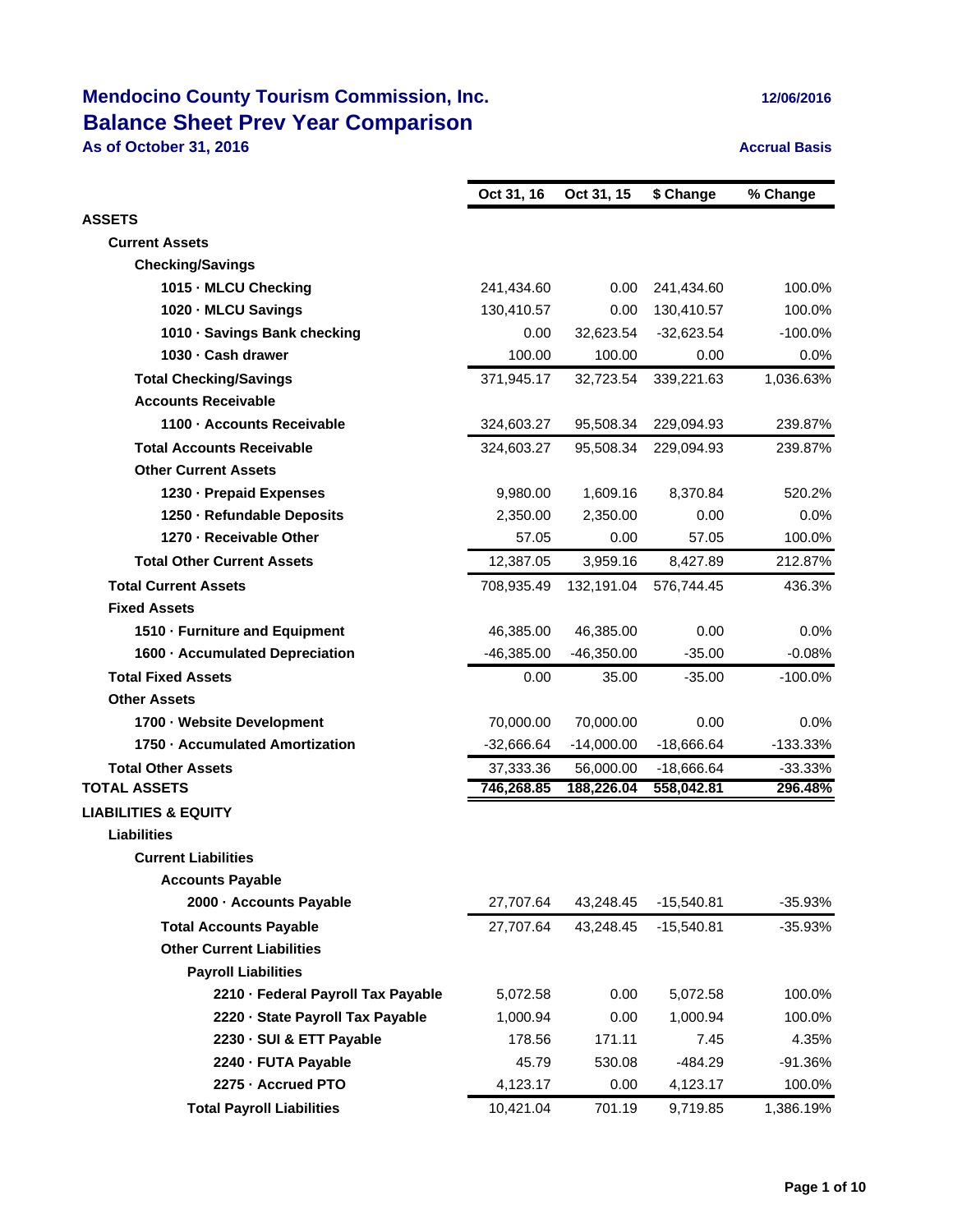## **Mendocino County Tourism Commission, Inc. 12/06/2016 Balance Sheet Prev Year Comparison**

### **As of October 31, 2016 Accrual Basis Accrual Basis**

|                                        | Oct 31, 16 | Oct 31, 15 | \$ Change   | % Change  |
|----------------------------------------|------------|------------|-------------|-----------|
| 2800 · Sales Tx Payable                | 98.03      | 142.56     | $-44.53$    | $-31.24%$ |
| <b>Total Other Current Liabilities</b> | 10,519.07  | 843.75     | 9.675.32    | 1,146.71% |
| <b>Total Current Liabilities</b>       | 38,226.71  | 44,092.20  | $-5,865.49$ | $-13.3%$  |
| <b>Total Liabilities</b>               | 38.226.71  | 44.092.20  | $-5.865.49$ | $-13.3%$  |
| <b>Equity</b>                          |            |            |             |           |
| 3100 Contingency-Unrestricted          | 333.270.62 | 0.00       | 333,270.62  | 100.0%    |
| 3900 Unrestricted Net Assets (RE)      | 282.408.21 | 127.474.52 | 154.933.69  | 121.54%   |
| <b>Net Income</b>                      | 92,363.31  | 16.659.32  | 75.703.99   | 454.42%   |
| <b>Total Equity</b>                    | 708,042.14 | 144.133.84 | 563,908.30  | 391.24%   |
| TOTAL LIABILITIES & EQUITY             | 746,268.85 | 188,226.04 | 558,042.81  | 296.48%   |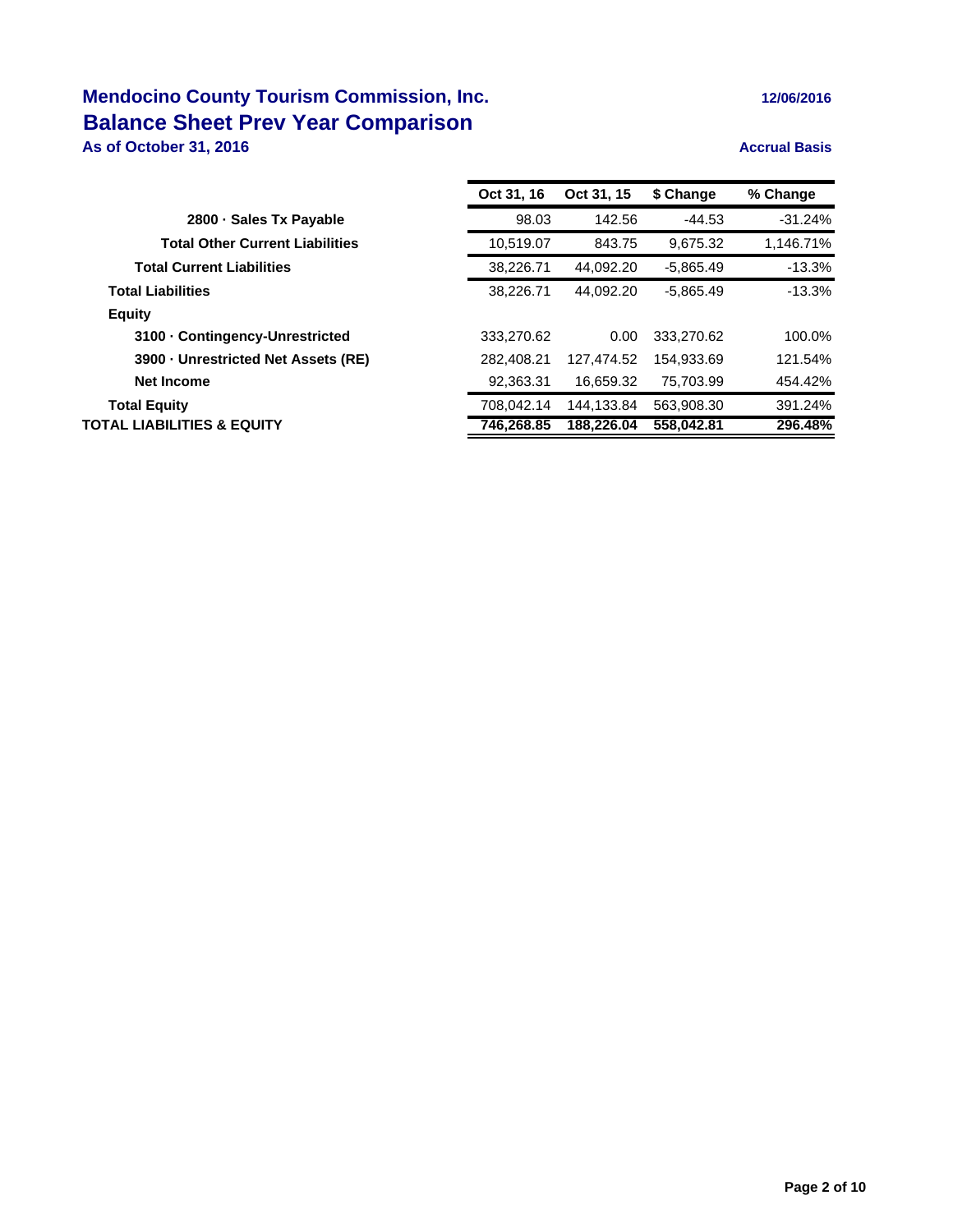|                                         | <b>Jul - Oct 16</b> | <b>Jul - Oct 15</b> | \$ Change     | % Change   |
|-----------------------------------------|---------------------|---------------------|---------------|------------|
| <b>Ordinary Income/Expense</b>          |                     |                     |               |            |
| Income                                  |                     |                     |               |            |
| 4010 - MCLA BID Assessment              | 0.00                | 213,800.00          | $-213,800.00$ | $-100.0%$  |
| 4020 - MCPA Matching Funds              | 0.00                | 112,500.00          | $-112,500.00$ | $-100.0%$  |
| 4030 - County BID                       | 266,666.68          | 0.00                | 266,666.68    | 100.0%     |
| 4031 - County BID adjustments           | 55,525.04           | 0.00                | 55,525.04     | 100.0%     |
| 4035 - County 50% Match                 | 133,333.32          | 0.00                | 133,333.32    | 100.0%     |
| <b>Other Income</b>                     |                     |                     |               |            |
| 4830 - Event Brochure Ads               | 1,000.00            | 0.00                | 1,000.00      | 100.0%     |
| 4940 - Misc. Income                     | 1,800.00            | 1,700.00            | 100.00        | 5.88%      |
| 4950 - Interest Income                  | 22.08               | 11.38               | 10.70         | 94.03%     |
| 4850 - Retail Sales                     | 1,156.70            | 1,698.91            | $-542.21$     | $-31.92%$  |
| <b>Total Other Income</b>               | 3,978.78            | 3,410.29            | 568.49        | 16.67%     |
| <b>Total Income</b>                     | 459,503.82          | 329,710.29          | 129,793.53    | 39.37%     |
| <b>Gross Profit</b>                     | 459,503.82          | 329,710.29          | 129,793.53    | 39.37%     |
| <b>Expense</b>                          |                     |                     |               |            |
| <b>MEDIA &amp; WEBSITE</b>              |                     |                     |               |            |
| <b>Advertising/ Media</b>               |                     |                     |               |            |
| 5010 - Media Plan Management            | 0.00                | 65,573.68           | $-65,573.68$  | $-100.0%$  |
| 5130 - Print & Online Advertising       |                     |                     |               |            |
| 5120 - Digital & Broadcast              | 28,933.66           | 0.00                | 28,933.66     | 100.0%     |
| 5290 - E-Marketing                      | 1,497.00            | 533.95              | 963.05        | 180.36%    |
| 5200 - Print & Direct Mail              | 31,258.75           | 0.00                | 31,258.75     | 100.0%     |
| Total 5130 - Print & Online Advertising | 61,689.41           | 533.95              | 61,155.46     | 11,453.41% |
| 5150 · Ad Development/Design            | 300.00              | 915.54              | $-615.54$     | $-67.23%$  |
| 5165 · AdverGame Development            | 9,600.00            | 0.00                | 9,600.00      | 100.0%     |
| 5030 - Co-op Advertising                | 0.00                | 1,037.00            | $-1,037.00$   | $-100.0%$  |
| 5170 - Photography                      | 0.00                | 100.00              | $-100.00$     | $-100.0%$  |
| 5110 · Video Development                | 15,201.11           | 59.95               | 15,141.16     | 25,256.31% |
| <b>Total Advertising/ Media</b>         | 86,790.52           | 68,220.12           | 18,570.40     | 27.22%     |
| <b>Public Relations</b>                 |                     |                     |               |            |
| 5510 - Public Relations Contract        | 44,505.83           | 33,402.00           | 11,103.83     | 33.24%     |
| 5650 - Marketing & Comm. Coordinator    | 20,000.00           | 16,000.00           | 4,000.00      | 25.0%      |
| 5530 - In-Market PR Stunts              | 1,390.00            | 400.00              | 990.00        | 247.5%     |
| 5610 - Travel -PR Related               | 5,432.69            | 1,187.27            | 4,245.42      | 357.58%    |
| 5550 - Visiting Media FAM Expenses      | 2,744.34            | 3,982.74            | $-1,238.40$   | $-31.09%$  |
| 5660 - Clipping Service                 | 0.00                | 2,045.16            | $-2,045.16$   | $-100.0\%$ |
| <b>Total Public Relations</b>           | 74,072.86           | 57,017.17           | 17,055.69     | 29.91%     |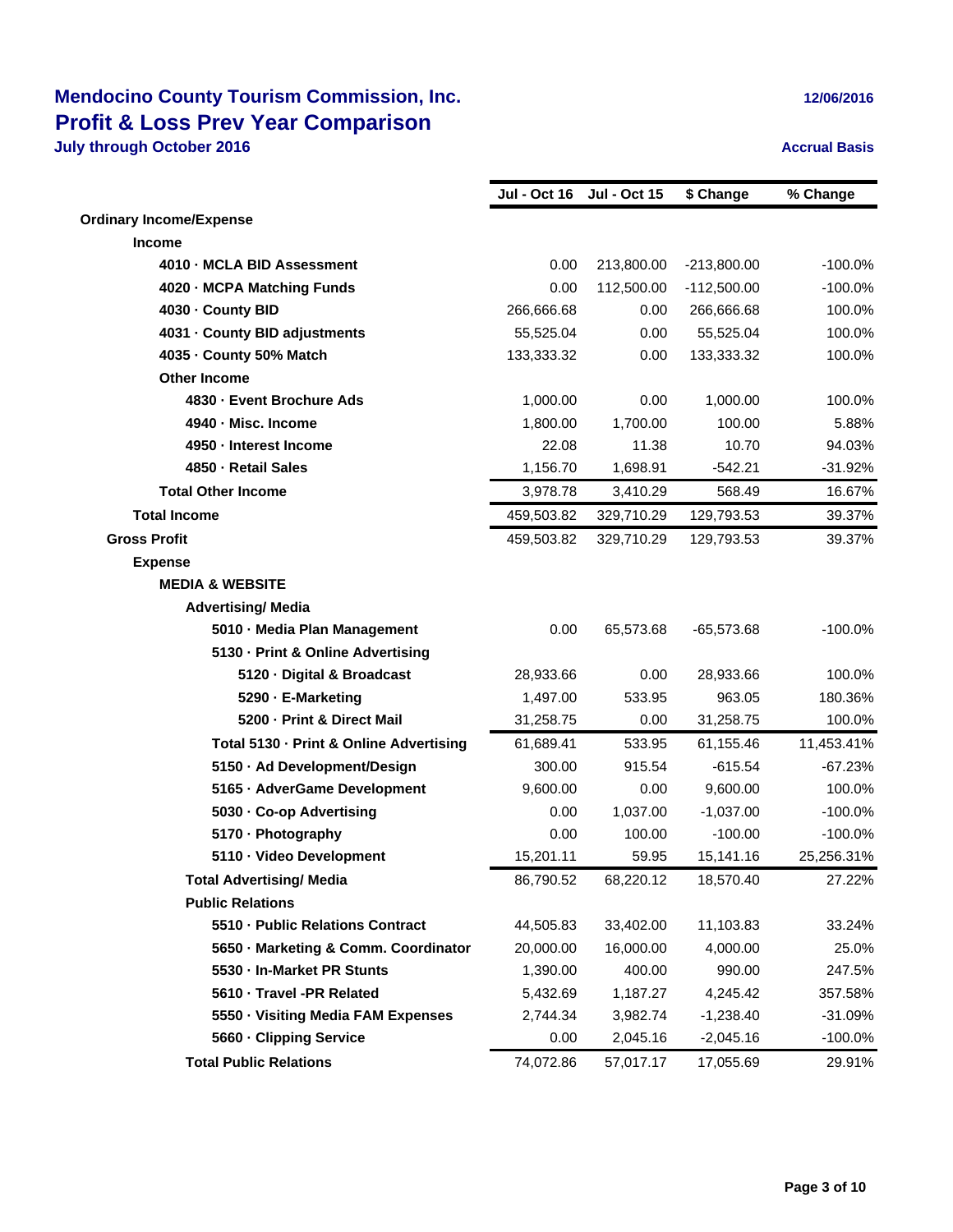|                                            | Jul - Oct 16 | <b>Jul - Oct 15</b> | \$ Change    | % Change   |
|--------------------------------------------|--------------|---------------------|--------------|------------|
| <b>Website Maint / Development</b>         |              |                     |              |            |
| 5710 - Interactive Media Coordinator       | 11,060.00    | 0.00                | 11,060.00    | 100.0%     |
| 5730 - Interactive Marketing               | 247.29       | 1,000.85            | $-753.56$    | $-75.29%$  |
| 5750 - Development/ Maintenance            | 2,115.17     | 21,882.45           | $-19,767.28$ | $-90.33%$  |
| <b>Total Website Maint / Development</b>   | 13,422.46    | 22,883.30           | $-9,460.84$  | $-41.34%$  |
| <b>Leisure/ Group Sales</b>                |              |                     |              |            |
| 5810 - Promotion Items, Booth Develop      | 634.51       | 6,583.93            | $-5,949.42$  | -90.36%    |
| 5820 - Consumer & Trade Shows              | 4,413.97     | 4,732.36            | $-318.39$    | $-6.73%$   |
| 5840 - State Fair Exhibit                  | 1,721.12     | 0.00                | 1,721.12     | 100.0%     |
| 5870 - Shipping - Travel Shows             | 490.45       | 209.48              | 280.97       | 134.13%    |
| 5880 - Travel - Leisure/Group Sales        | 3,145.16     | 3,719.02            | $-573.86$    | $-15.43%$  |
| 5890 - Misc. Sales Opportunities           | 76.12        | 498.21              | $-422.09$    | -84.72%    |
| <b>Total Leisure/ Group Sales</b>          | 10,481.33    | 15,743.00           | $-5,261.67$  | $-33.42%$  |
| <b>Total MEDIA &amp; WEBSITE</b>           | 184,767.17   | 163,863.59          | 20,903.58    | 12.76%     |
| <b>VISITOR SERVICES/PARTNERSHIPS</b>       |              |                     |              |            |
| <b>Visitor Svs/Fulfillment</b>             |              |                     |              |            |
| 6220 - Event & Festival Guides             | 8,719.86     | 6,914.08            | 1,805.78     | 26.12%     |
| 6210 - Event Partnership Funding           | 31.21        | 3,520.83            | $-3,489.62$  | $-99.11%$  |
| 6530 - Incentives & Sponsorships           | 4,800.00     | 0.00                | 4,800.00     | 100.0%     |
| 6010 - Visitor Guide & Distribution        | 0.00         | 936.57              | $-936.57$    | $-100.0%$  |
| 6190 - Visitor Center/Info Support         | 145.00       | 0.00                | 145.00       | 100.0%     |
| <b>Retail Store</b>                        |              |                     |              |            |
| 6412A - Purchases for Resale               | 0.00         | 201.60              | $-201.60$    | $-100.0%$  |
| 6412B - Store Supplies/Expenses            | 93.48        | 1,407.88            | $-1,314.40$  | -93.36%    |
| 6412C - Contract Labor - Store             | 0.00         | 860.00              | $-860.00$    | $-100.0%$  |
| 6412D Consignee payments                   | 692.80       | 617.20              | 75.60        | 12.25%     |
| <b>Total Retail Store</b>                  | 786.28       | 3,086.68            | $-2,300.40$  | $-74.53%$  |
| <b>Total Visitor Svs/Fulfillment</b>       | 14,482.35    | 14,458.16           | 24.19        | 0.17%      |
| <b>Partnerships</b>                        |              |                     |              |            |
| 6550 - Conferences & Seminars              | 1,399.00     | 2,448.95            | $-1,049.95$  | $-42.87%$  |
| 6620 - In-County Relations                 | 466.13       | 279.18              | 186.95       | 66.96%     |
| 6520 - Memberships                         | 3,908.38     | 6,177.08            | $-2,268.70$  | $-36.73%$  |
| 6510 - North Coast Tourism Council         | 0.00         | 205.10              | $-205.10$    | $-100.0\%$ |
| 6570 - Travel-Partnership Related          | 0.00         | 3,094.63            | $-3,094.63$  | $-100.0\%$ |
| <b>Total Partnerships</b>                  | 5,773.51     | 12,204.94           | -6,431.43    | -52.7%     |
| <b>Total VISITOR SERVICES/PARTNERSHIPS</b> | 20,255.86    | 26,663.10           | $-6,407.24$  | $-24.03%$  |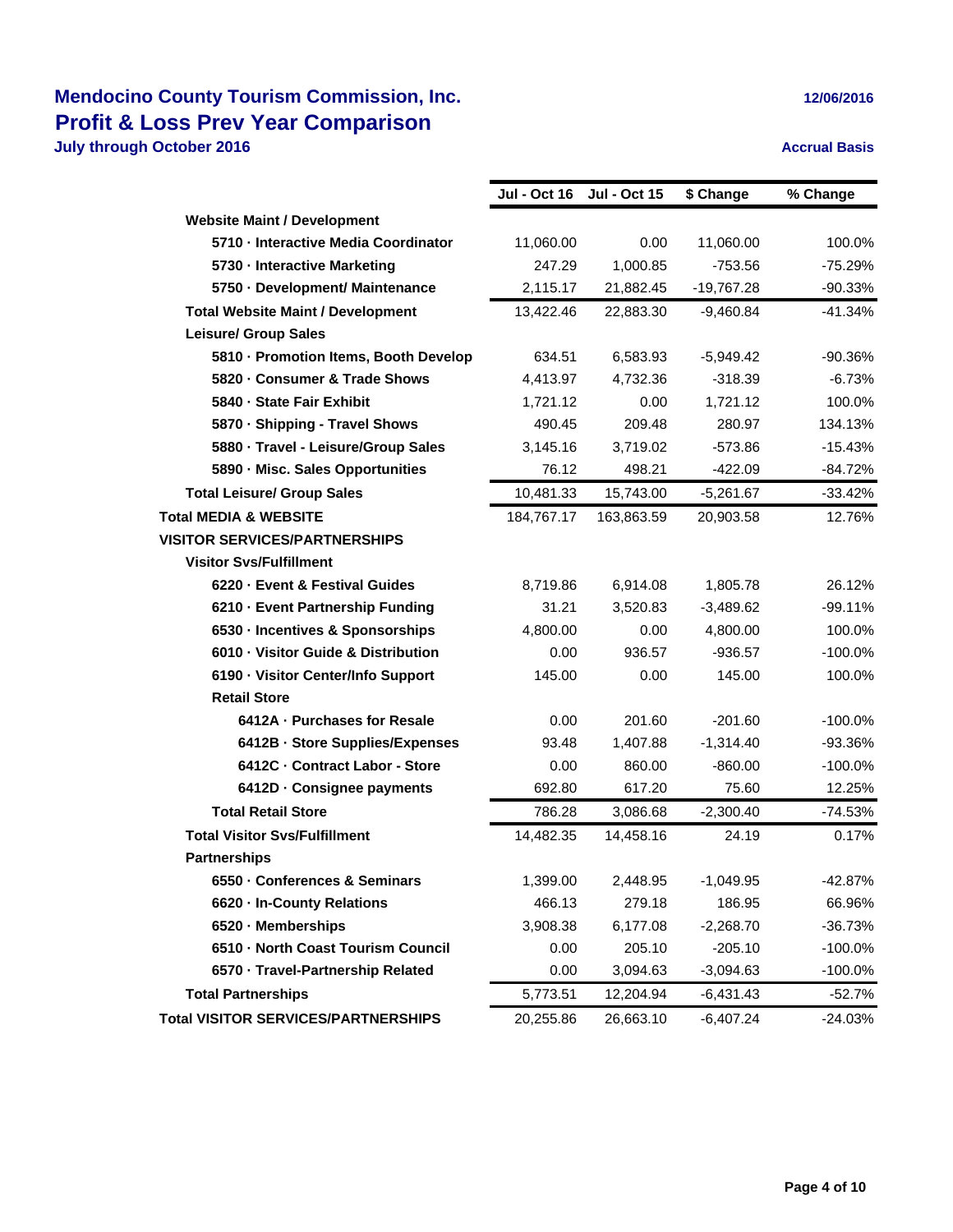|                                   | <b>Jul - Oct 16</b> | <b>Jul - Oct 15</b> | \$ Change   | % Change   |
|-----------------------------------|---------------------|---------------------|-------------|------------|
| <b>ADMIN EXPENSES</b>             |                     |                     |             |            |
| <b>Occupancy Costs</b>            |                     |                     |             |            |
| 7250 - Rent                       | 7,300.00            | 7,200.00            | 100.00      | 1.39%      |
| 7120 - Insurance                  | 1,070.00            | 1,922.00            | $-852.00$   | $-44.33%$  |
| 7260 - Repairs & Maintenance      | 84.00               | 605.00              | $-521.00$   | $-86.12%$  |
| 7270 · Taxes                      | 72.25               | 56.35               | 15.90       | 28.22%     |
| 7310 - Telecommunication          | 3,734.57            | 3,051.31            | 683.26      | 22.39%     |
| 7350 - Utilities                  | 2,462.85            | 1,495.82            | 967.03      | 64.65%     |
| <b>Total Occupancy Costs</b>      | 14,723.67           | 14,330.48           | 393.19      | 2.74%      |
| <b>General Admin</b>              |                     |                     |             |            |
| 9720 - Amortization Expense       | 4,666.64            | 0.00                | 4,666.64    | 100.0%     |
| 7010 - Accounting                 | 11,478.50           | 2,733.50            | 8,745.00    | 319.92%    |
| 7050 - Bad Debt                   | 0.00                | 385.00              | $-385.00$   | $-100.0%$  |
| 7060 - Bank Fees                  | 235.56              | 0.00                | 235.56      | 100.0%     |
| 7090 - Copying & Printing         | 445.45              | 315.23              | 130.22      | 41.31%     |
| 7030 - Legal Fees                 | 390.00              | 400.00              | $-10.00$    | $-2.5%$    |
| 7140 - Licenses & Permits         | 20.00               | 0.00                | 20.00       | 100.0%     |
| 7150 - Meeting Expenses           | 95.52               | 160.95              | $-65.43$    | -40.65%    |
| 7200 - Office Expense             | 6,666.32            | 2,486.73            | 4,179.59    | 168.08%    |
| 7210 - Postage & Shipping         | 15,708.38           | 167.34              | 15,541.04   | 9,287.1%   |
| 7280 - Travel Expenses            | 2,398.90            | 2,774.40            | $-375.50$   | $-13.53%$  |
| <b>Total General Admin</b>        | 42,105.27           | 9,423.15            | 32,682.12   | 346.83%    |
| <b>Total ADMIN EXPENSES</b>       | 56,828.94           | 23,753.63           | 33,075.31   | 139.24%    |
| <b>MCLA Admin Expenses</b>        |                     |                     |             |            |
| 8110 - Member Newsletter Printing | 0.00                | 1,180.94            | $-1,180.94$ | $-100.0\%$ |
| 8120 - Member Newsletter Postage  | 0.00                | 1,724.82            | $-1,724.82$ | $-100.0%$  |
| 8180 - Travel - MCLA              | 0.00                | 155.15              | $-155.15$   | $-100.0%$  |
| <b>Total MCLA Admin Expenses</b>  | 0.00                | 3,060.91            | $-3,060.91$ | $-100.0\%$ |
| <b>MCPA Admin Expenses</b>        |                     |                     |             |            |
| 8330 - Insurance                  | 0.00                | $-971.00$           | 971.00      | 100.0%     |
| 8350 - Travel - MCPA              | 0.00                | 69.00               | $-69.00$    | $-100.0%$  |
| <b>Total MCPA Admin Expenses</b>  | 0.00                | $-902.00$           | 902.00      | 100.0%     |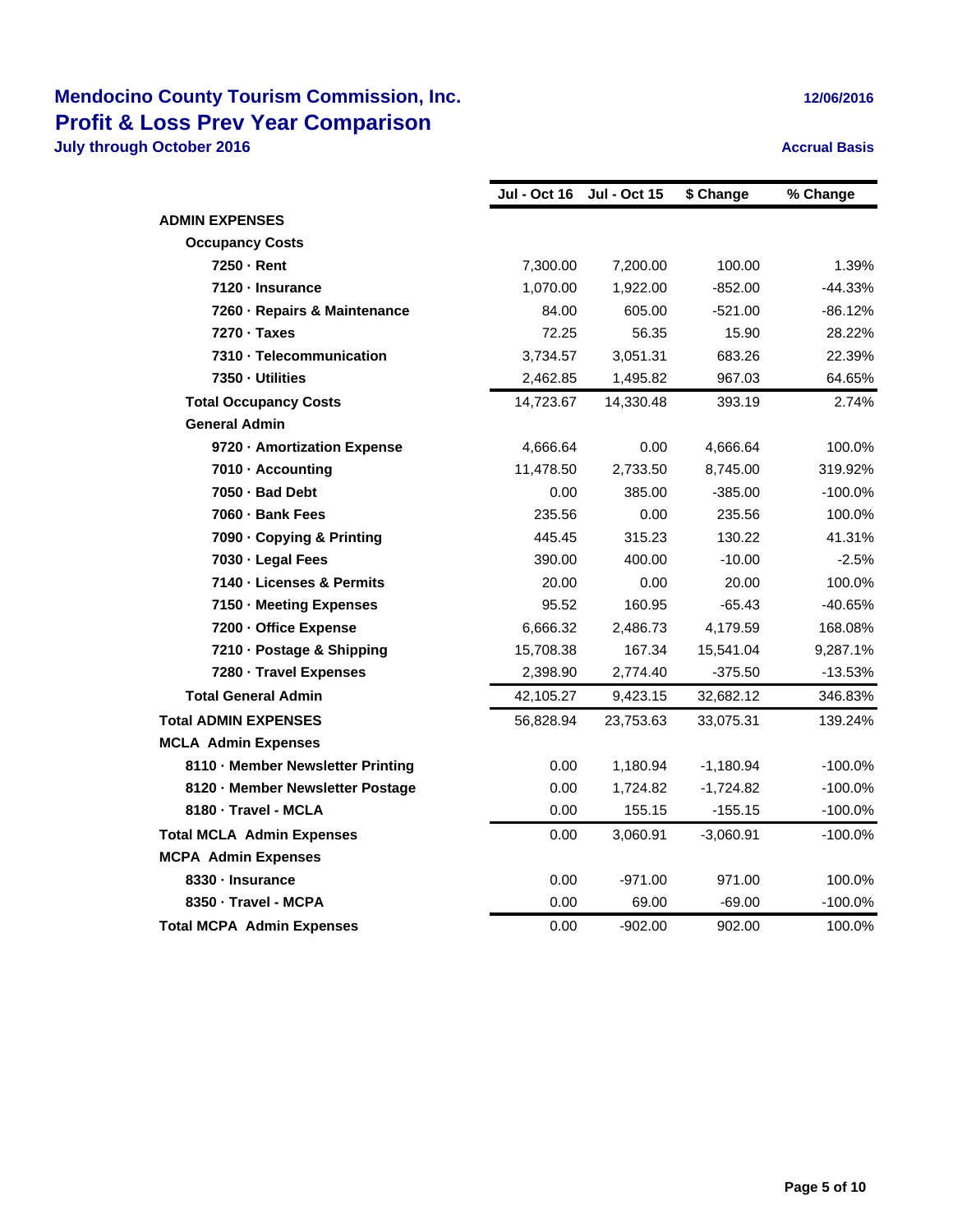|                                  | <b>Jul - Oct 16</b> | <b>Jul - Oct 15</b> | \$ Change   | % Change  |
|----------------------------------|---------------------|---------------------|-------------|-----------|
| <b>Personnel</b>                 |                     |                     |             |           |
| 8510 · Salaries & Wages          | 65,960.30           | 66,080.48           | $-120.18$   | $-0.18%$  |
| 8520 - Paid Time Off             | 1,373.39            | 8,330.86            | $-6,957.47$ | $-83.51%$ |
| 8530 - Payroll Taxes             | 6,761.65            | 6,848.71            | $-87.06$    | $-1.27%$  |
| 8540 · Payroll Processing Fees   | 35.00               | 53.45               | $-18.45$    | $-34.52%$ |
| 8550 · Workers Comp              | 2,467.00            | 2,144.66            | 322.34      | 15.03%    |
| 8570 - Health Insurance          | 7,066.00            | 8,303.58            | $-1,237.58$ | $-14.9%$  |
| 8580 - Other Employee Benefits   | 0.00                | 1,155.00            | $-1,155.00$ | $-100.0%$ |
| 8590 - Contract Work             | 2,177.00            | 1,275.00            | 902.00      | 70.75%    |
| 7415 - Executive Director Search | 19,448.20           | 0.00                | 19,448.20   | 100.0%    |
| <b>Total Personnel</b>           | 105,288.54          | 94,191.74           | 11,096.80   | 11.78%    |
| <b>Total Expense</b>             | 367,140.51          | 310,630.97          | 56,509.54   | 18.19%    |
| <b>Net Ordinary Income</b>       | 92,363.31           | 19,079.32           | 73,283.99   | 384.1%    |
| <b>Other Income/Expense</b>      |                     |                     |             |           |
| <b>Other Expense</b>             |                     |                     |             |           |
| 9900 - Prior Period Expense      | 0.00                | 2,420.00            | $-2,420.00$ | $-100.0%$ |
| <b>Total Other Expense</b>       | 0.00                | 2,420.00            | $-2,420.00$ | $-100.0%$ |
| <b>Net Other Income</b>          | 0.00                | $-2,420.00$         | 2,420.00    | 100.0%    |
| Net Income                       | 92,363.31           | 16,659.32           | 75,703.99   | 454.42%   |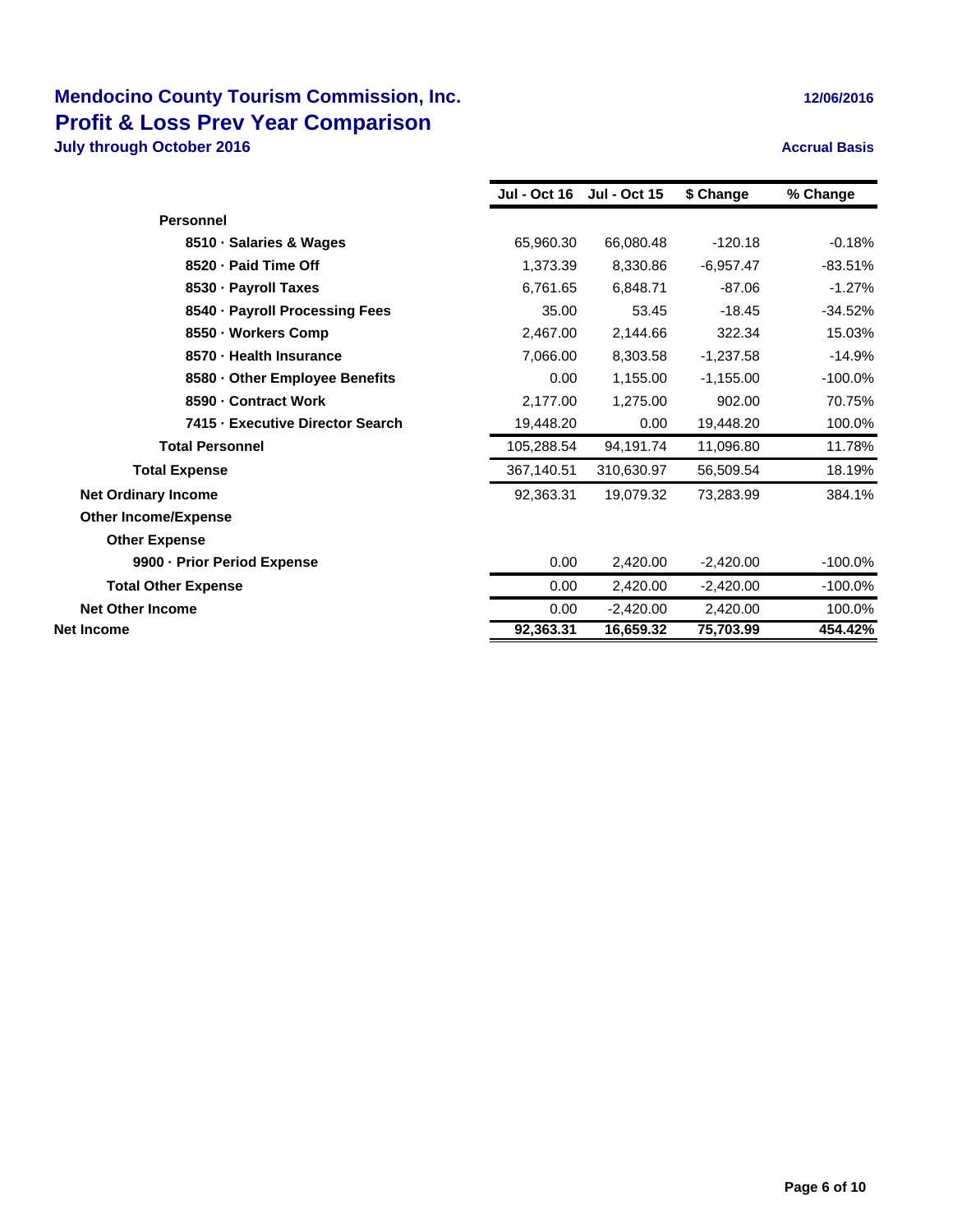### **Mendocino County Tourism Commission, Inc. Profit & Loss Budget Performance 12/06/2016 October 2016 Accrual Basis**

|                                         |            |            | Jul - Oct 16 YTD Budget % of Budget | <b>Annual Budget</b> |
|-----------------------------------------|------------|------------|-------------------------------------|----------------------|
| <b>Ordinary Income/Expense</b>          |            |            |                                     |                      |
| <b>Income</b>                           |            |            |                                     |                      |
| 4030 - County BID                       | 266,666.68 | 266,666.68 | 100.0%                              | 800,000.00           |
| 4031 - County BID adjustments           | 55,525.04  | 20,232.00  | 274.44%                             | 60,698.00            |
| 4035 - County 50% Match                 | 133,333.32 | 133,333.32 | 100.0%                              | 400,000.00           |
| 4050 - NCTC Administration              | 0.00       | 0.00       | 0.0%                                | 4,500.00             |
| 4251 - Cooperative Advertising          | 0.00       | 4,000.00   | 0.0%                                | 12,000.00            |
| 4990 - Previous Year Carryover          | 0.00       | 51,644.00  | 0.0%                                | 154,933.00           |
| 4999 - Reserve/Contingency              | 0.00       |            |                                     | 130,344.00           |
| <b>Other Income</b>                     |            |            |                                     |                      |
| 4810 - Event Passport Income            | 0.00       | 1,000.00   | 0.0%                                | 1,000.00             |
| 4830 - Event Brochure Ads               | 1,000.00   | 1,800.00   | 55.56%                              | 1,800.00             |
| 4940 - Misc. Income                     | 1,800.00   | 0.00       | 100.0%                              | 6,600.00             |
| 4950 - Interest Income                  | 22.08      | 33.36      | 66.19%                              | 100.00               |
| 4850 - Retail Sales                     | 1,156.70   | 1,200.00   | 96.39%                              | 1,500.00             |
| <b>Total Other Income</b>               | 3,978.78   | 4,033.36   | 98.65%                              | 11,000.00            |
| <b>Total Income</b>                     | 459,503.82 | 479,909.36 | 95.75%                              | 1,573,475.00         |
| <b>Gross Profit</b>                     | 459,503.82 | 479,909.36 | 95.75%                              | 1,573,475.00         |
| <b>Expense</b>                          |            |            |                                     |                      |
| <b>MEDIA &amp; WEBSITE</b>              |            |            |                                     |                      |
| <b>Advertising/ Media</b>               |            |            |                                     |                      |
| 5130 - Print & Online Advertising       |            |            |                                     |                      |
| 5120 Digital & Broadcast                | 28,933.66  | 44,400.00  | 65.17%                              | 133,200.00           |
| 5290 - E-Marketing                      | 1,497.00   | 10,600.00  | 14.12%                              | 31,800.00            |
| 5200 - Print & Direct Mail              | 31,258.75  | 39,820.30  | 78.5%                               | 105,593.00           |
| Total 5130 - Print & Online Advertising | 61,689.41  | 94,820.30  | 65.06%                              | 270,593.00           |
| 5150 - Ad Development/Design            | 300.00     | 2,000.00   | 15.0%                               | 6,000.00             |
| 5165 - AdverGame Development            | 9,600.00   | 8,200.00   | 117.07%                             | 12,000.00            |
| 5170 - Photography                      | 0.00       | 3,333.32   | 0.0%                                | 10,000.00            |
| 5240 - Research & Development           | 0.00       | 11,666.68  | $0.0\%$                             | 35,000.00            |
| 5110 · Video Development                | 15,201.11  | 13,207.30  | 115.1%                              | 20,000.00            |
| 5015 · Surplus                          | 0.00       | 13,652.00  | 0.0%                                | 40,957.00            |
| <b>Total Advertising/ Media</b>         | 86,790.52  | 146,879.60 | 59.09%                              | 394,550.00           |
| <b>Public Relations</b>                 |            |            |                                     |                      |
| 5510 - Public Relations Contract        | 44,505.83  | 44,515.00  | 99.98%                              | 100,000.00           |
| 5520 - Marketing Agency Contract        | 0.00       | 0.00       | 0.0%                                | 100,000.00           |
| 5650 - Marketing & Comm. Coordinator    | 20,000.00  | 20,000.00  | 100.0%                              | 60,000.00            |
| 5530 - In-Market PR Stunts              | 1,390.00   | 1,666.64   | 83.4%                               | 5,000.00             |
| 5560 - Media Events                     | 0.00       | 833.32     | 0.0%                                | 2,500.00             |
| 5610 - Travel -PR Related               | 5,432.69   | 3,333.32   | 162.98%                             | 10,000.00            |
| 5550 - Visiting Media FAM Expenses      | 2,744.34   | 3,333.32   | 82.33%                              | 10,000.00            |
| <b>Total Public Relations</b>           | 74,072.86  | 73,681.60  | 100.53%                             | 287,500.00           |
|                                         |            |            |                                     |                      |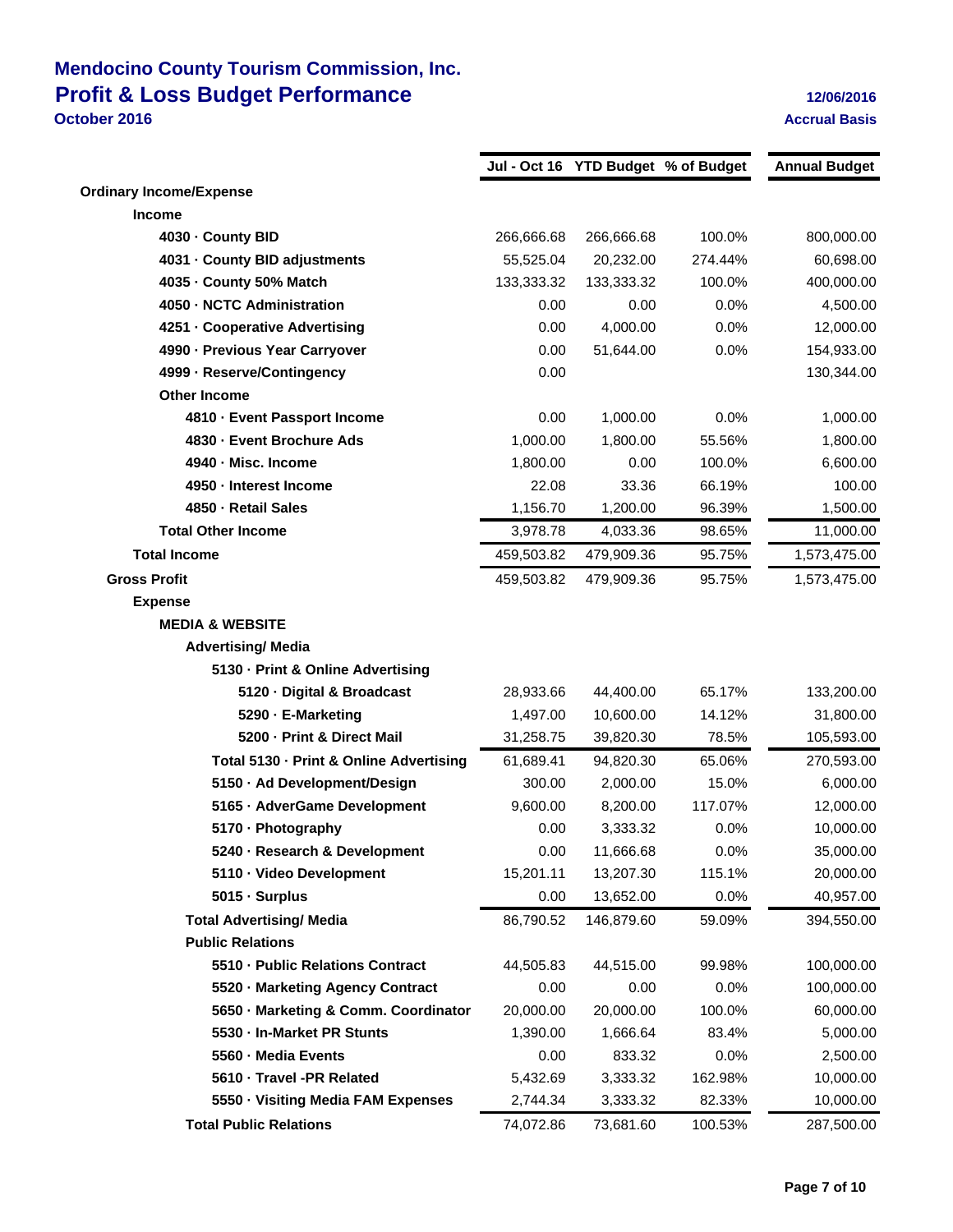## **Mendocino County Tourism Commission, Inc. Profit & Loss Budget Performance 12/06/2016 October 2016 Accrual Basis**

|                                            |            | Jul - Oct 16 YTD Budget % of Budget |         | <b>Annual Budget</b> |
|--------------------------------------------|------------|-------------------------------------|---------|----------------------|
| <b>Website Maint / Development</b>         |            |                                     |         |                      |
| 5710 - Interactive Media Coordinator       | 11,060.00  | 12,000.00                           | 92.17%  | 36,000.00            |
| 5730 - Interactive Marketing               | 247.29     | 4,000.00                            | 6.18%   | 12,000.00            |
| 5750 - Development/ Maintenance            | 2,115.17   | 8,333.32                            | 25.38%  | 25,000.00            |
| <b>Total Website Maint / Development</b>   | 13,422.46  | 24,333.32                           | 55.16%  | 73,000.00            |
| <b>Leisure/ Group Sales</b>                |            |                                     |         |                      |
| 5810 - Promotion Items, Booth Develop      | 634.51     | 1,666.68                            | 38.07%  | 5,000.00             |
| 5820 - Consumer & Trade Shows              | 4,413.97   | 2,620.00                            | 168.47% | 12,000.00            |
| 5840 - State Fair Exhibit                  | 1,721.12   | 1,666.68                            | 103.27% | 5,000.00             |
| 5870 - Shipping - Travel Shows             | 490.45     | 1,000.00                            | 49.05%  | 3,000.00             |
| 5885 - Travel - Group FAMs                 | 0.00       | 2,666.68                            | 0.0%    | 8,000.00             |
| 5880 · Travel - Leisure/Group Sales        | 3,145.16   | 3,333.32                            | 94.36%  | 10,000.00            |
| 5890 - Misc. Sales Opportunities           | 76.12      | 666.68                              | 11.42%  | 2,000.00             |
| <b>Total Leisure/ Group Sales</b>          | 10,481.33  | 13,620.04                           | 76.96%  | 45,000.00            |
| <b>Total MEDIA &amp; WEBSITE</b>           | 184,767.17 | 258,514.56                          | 71.47%  | 800,050.00           |
| <b>VISITOR SERVICES/PARTNERSHIPS</b>       |            |                                     |         |                      |
| <b>Visitor Svs/Fulfillment</b>             |            |                                     |         |                      |
| 6220 - Event & Festival Guides             | 8,719.86   | 4,160.00                            | 209.61% | 16,000.00            |
| 6040 - In County Guides                    | 0.00       | 5,000.00                            | 0.0%    | 15,000.00            |
| 6210 - Event Partnership Funding           | 31.21      | 8,333.32                            | 0.38%   | 25,000.00            |
| 6530 - Incentives & Sponsorships           | 4,800.00   | 5,000.00                            | 96.0%   | 25,000.00            |
| 6170 · Signage - Gateway, Kiosks           | 0.00       | 2,666.68                            | 0.0%    | 8,000.00             |
| 6190 - Visitor Center/ Info Support        | 145.00     | 2,000.00                            | 7.25%   | 6,000.00             |
| <b>Retail Store</b>                        |            |                                     |         |                      |
| 6412B Store Supplies/Expenses              | 93.48      |                                     |         |                      |
| 6412D Consignee payments                   | 692.80     |                                     |         |                      |
| <b>Retail Store - Other</b>                | 0.00       | 3,333.32                            | 0.0%    | 10,000.00            |
| <b>Total Retail Store</b>                  | 786.28     | 3,333.32                            | 23.59%  | 10,000.00            |
| <b>Total Visitor Svs/Fulfillment</b>       | 14,482.35  | 30,493.32                           | 47.49%  | 105,000.00           |
| <b>Partnerships</b>                        |            |                                     |         |                      |
| 6550 - Conferences & Seminars              | 1,399.00   | 2,120.00                            | 65.99%  | 5,000.00             |
| 6620 - In-County Relations                 | 466.13     | 333.32                              | 139.85% | 1,000.00             |
| 6520 - Memberships                         | 3,908.38   | 4,680.00                            | 83.51%  | 7,000.00             |
| 6510 - North Coast Tourism Council         | 0.00       | 2,500.00                            | 0.0%    | 10,000.00            |
| <b>Total Partnerships</b>                  | 5,773.51   | 9,633.32                            | 59.93%  | 23,000.00            |
| <b>Total VISITOR SERVICES/PARTNERSHIPS</b> | 20,255.86  | 40,126.64                           | 50.48%  | 128,000.00           |
| <b>ADMIN EXPENSES</b>                      |            |                                     |         |                      |
| <b>Occupancy Costs</b>                     |            |                                     |         |                      |
| 7250 - Rent                                | 7,300.00   | 7,200.00                            | 101.39% | 21,600.00            |
| 7120 - Insurance                           | 1,070.00   | 3,000.00                            | 35.67%  | 3,000.00             |
| 7260 - Repairs & Maintenance               | 84.00      | 1,000.00                            | 8.4%    | 5,000.00             |
| 7270 - Taxes                               | 72.25      | 72.25                               | 100.0%  | 72.25                |
|                                            |            |                                     |         |                      |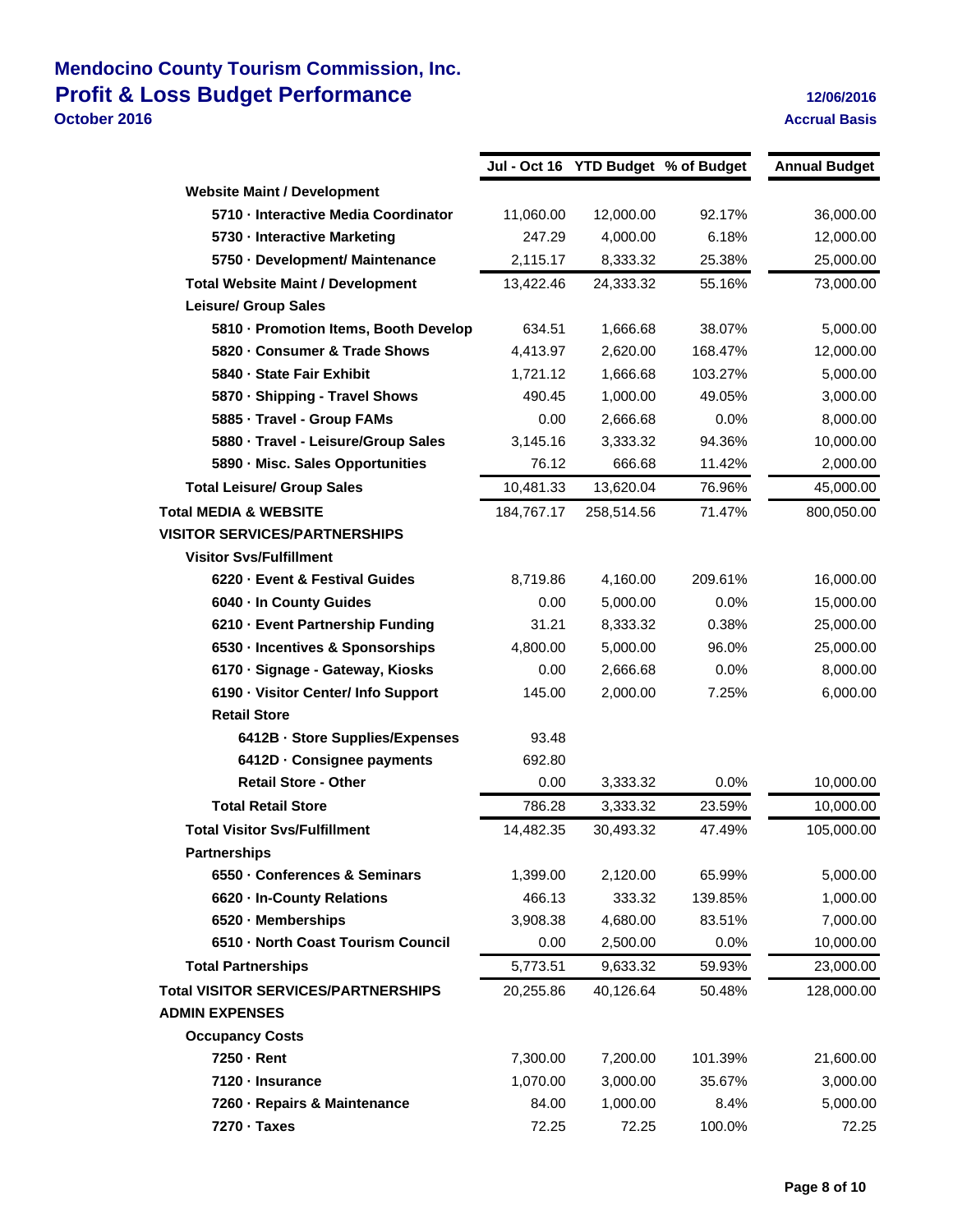### **Mendocino County Tourism Commission, Inc. Profit & Loss Budget Performance 12/06/2016 October 2016 Accrual Basis Accrual Basis**

|                                  |            |             | Jul - Oct 16 YTD Budget % of Budget | <b>Annual Budget</b> |
|----------------------------------|------------|-------------|-------------------------------------|----------------------|
| 7310 - Telecommunication         | 3,734.57   | 2,485.00    | 150.29%                             | 3,750.00             |
| 7350 - Utilities                 | 2,462.85   | 1,730.00    | 142.36%                             | 5,500.00             |
| <b>Total Occupancy Costs</b>     | 14,723.67  | 15,487.25   | 95.07%                              | 38,922.25            |
| <b>General Admin</b>             |            |             |                                     |                      |
| 9720 - Amortization Expense      | 4,666.64   | 4,666.64    | 100.0%                              | 14,000.00            |
| 7010 - Accounting                | 11,478.50  | 7,540.00    | 152.24%                             | 15,000.00            |
| 7060 - Bank Fees                 | 235.56     | 290.00      | 81.23%                              | 370.00               |
| 5250 - Board Development         | 0.00       | 0.00        | 0.0%                                | 3,500.00             |
| 7090 - Copying & Printing        | 445.45     | 440.00      | 101.24%                             | 1,200.00             |
| 7030 - Legal Fees                | 390.00     | 617.00      | 63.21%                              | 3,953.00             |
| 7140 - Licenses & Permits        | 20.00      | 25.00       | 80.0%                               | 47.00                |
| 7150 - Meeting Expenses          | 95.52      | 180.00      | 53.07%                              | 500.00               |
| 7200 - Office Expense            | 6,666.32   | 5,870.00    | 113.57%                             | 20,107.75            |
| 7210 - Postage & Shipping        | 15,708.38  | 11,750.00   | 133.69%                             | 18,142.00            |
| 7280 - Travel Expenses           | 2,398.90   | 4,480.00    | 53.55%                              | 13,450.00            |
| <b>Total General Admin</b>       | 42,105.27  | 35,858.64   | 117.42%                             | 90,269.75            |
| <b>Total ADMIN EXPENSES</b>      | 56,828.94  | 51,345.89   | 110.68%                             | 129,192.00           |
| <b>Personnel</b>                 |            |             |                                     |                      |
| 8510 - Salaries & Wages          | 65,960.30  | 100,000.00  | 65.96%                              | 300,000.00           |
| 8520 - Paid Time Off             | 1,373.39   |             |                                     |                      |
| 8530 - Payroll Taxes             | 6,761.65   | 6,900.00    | 98.0%                               | 29,299.00            |
| 8540 · Payroll Processing Fees   | 35.00      | 35.00       | 100.0%                              | 701.00               |
| 8550 - Workers Comp              | 2,467.00   | 2,467.00    | 100.0%                              | 2,975.00             |
| 8570 - Health Insurance          | 7,066.00   | 6,743.00    | 104.79%                             | 20,880.00            |
| 8580 - Other Employee Benefits   | 0.00       | 825.00      | 0.0%                                | 3,300.00             |
| 8590 - Contract Work             | 2,177.00   | 2,325.00    | 93.63%                              | 5,400.00             |
| 7415 - Executive Director Search | 19,448.20  | 19,448.20   | 100.0%                              | 23,334.00            |
| <b>Total Personnel</b>           | 105,288.54 | 138,743.20  | 75.89%                              | 385,889.00           |
| <b>Total Expense</b>             | 367,140.51 | 488,730.29  | 75.12%                              | 1,443,131.00         |
| <b>Net Ordinary Income</b>       | 92,363.31  | $-8,820.93$ | $-1,047.09%$                        | 130,344.00           |
| <b>Other Income/Expense</b>      |            |             |                                     |                      |
| <b>Other Expense</b>             |            |             |                                     |                      |
| 9890 Current Year Surplus        | 0.00       |             |                                     | 130,344.00           |
| <b>Total Other Expense</b>       | 0.00       |             |                                     | 130,344.00           |
| <b>Net Other Income</b>          | 0.00       |             |                                     | $-130,344.00$        |
| Net Income                       | 92,363.31  | $-8,820.93$ | $-1,047.09%$                        | 0.00                 |
|                                  |            |             |                                     |                      |